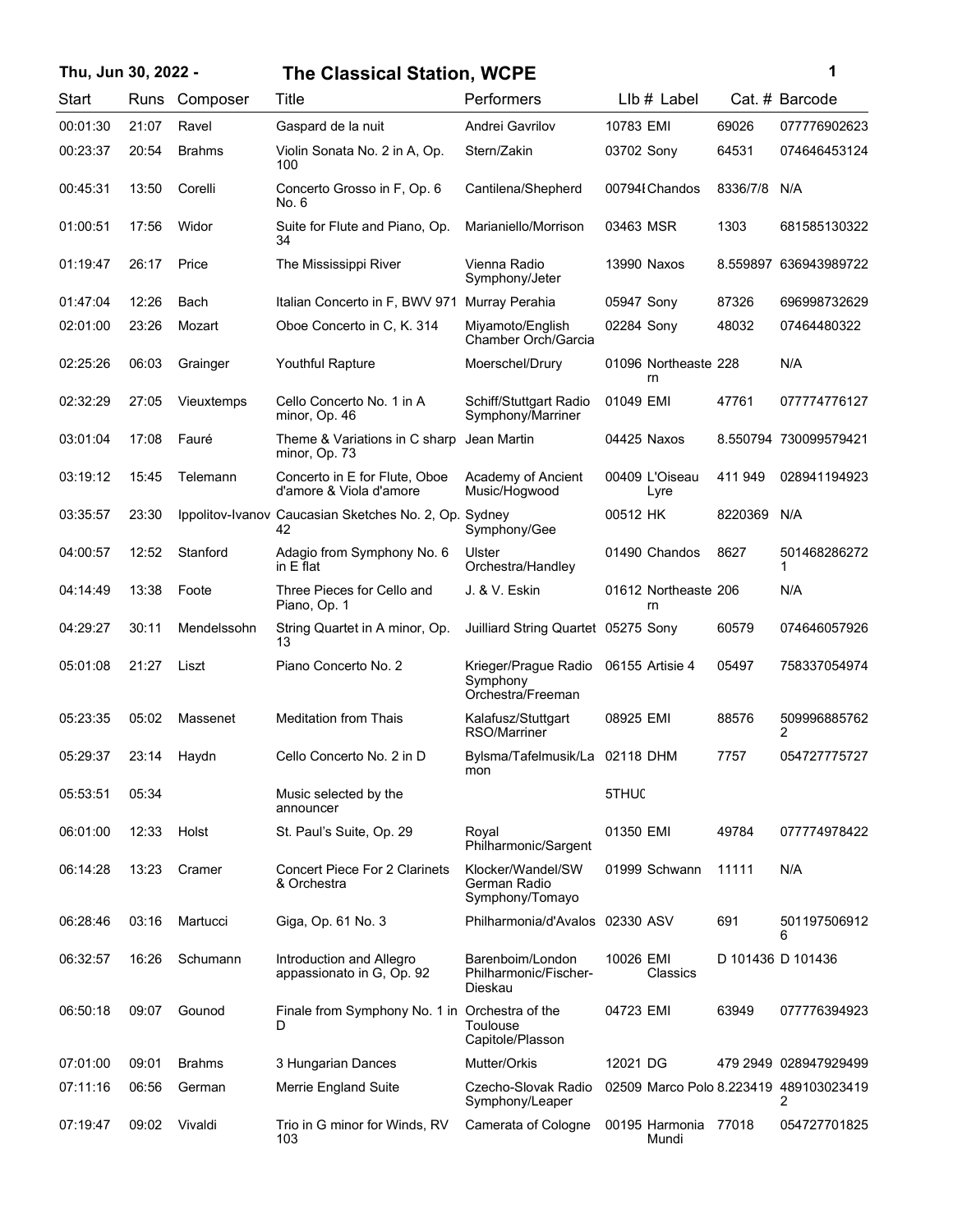| Thu, Jun 30, 2022 - |  |  |  |  |
|---------------------|--|--|--|--|
|---------------------|--|--|--|--|

## **Thu, Jun 30, 2022 - 2 The Classical Station, WCPE**

|  |  | i<br>ł<br>٠ |  |
|--|--|-------------|--|

| Start    | Runs  | Composer       | Title                                                         | Performers                                          | LIb # Label                          |                 | Cat. # Barcode                |
|----------|-------|----------------|---------------------------------------------------------------|-----------------------------------------------------|--------------------------------------|-----------------|-------------------------------|
| 07:30:04 | 15:11 | Wesley         | Symphony No. 3 in A                                           | <b>Milton Keynes</b><br>Chamber<br>Orchestra/Wetton | 02185 Unicorn-Ka 9098<br>nchana      |                 | 053068939822                  |
| 07:46:30 | 12:55 | Field          | Piano Sonata No. 4 in B                                       | Miceal O'Rourke                                     | 01231 Chandos                        | 8787            | 095115878729                  |
| 08:01:00 | 06:06 | Albéniz        | Mallorca, Op. 202                                             | <b>Turibio Santos</b>                               | 00455 Erato                          | 85028           | 08908850282                   |
| 08:08:21 | 05:44 | Schumann, C.   | Romance in B minor                                            | Helene Boschi                                       | 01104 Calliope                       | 9211            | n/a                           |
| 08:15:20 | 03:34 | Gliere         | <b>Russian Sailors' Dance from</b><br>The Red Poppy           | <b>Boston Pops/Williams</b>                         | 01542 Philips                        | 426 247         | 028942624726                  |
| 08:21:24 | 06:16 | Strauss, Josef | Nasswald Forest Maiden<br>(Polka-mazurka)                     | Vienna<br>Philharmonic/Maazel                       | 09636 Sony                           | 062             | 88697952 886979520622         |
| 08:28:55 | 15:33 | Debussy        | In Black and White (En blanc et Maurizio and Daniele<br>noir) | Pollini                                             | 13389 DG                             | 289 479<br>8490 | 028947984900                  |
| 08:45:43 | 06:37 | Bond           | Concerto No. 3 in E minor                                     | Parley of Instruments<br>/Goodman                   | 02385 Hyperion                       |                 | CDA6646 034571164670          |
| 08:53:35 | 05:50 |                | Music selected by the<br>announcer                            |                                                     | 5THUC                                |                 |                               |
| 09:01:15 | 17:33 | Grieg          | Holberg Suite, Op. 40                                         | Utah Symphony<br>Orchestra/Abravanel                | 01892 Vox                            | 5048            | 04716350482                   |
| 09:20:03 | 21:46 | Gade           | Symphony No. 4 in B flat, Op.<br>20                           | Danish National<br>RSO/Hogwood                      | 07602 Chandos                        | 9609            | 095115960929                  |
| 09:43:19 | 16:05 | Ravel          | Noble and Sentimental Waltzes Chicago                         | Symphony/Reiner                                     | 00306 RCA                            | 5720            | 07863557202                   |
| 10:01:14 | 34:22 | Mozart         | Symphony No. 40 in G minor,<br>K. 550                         | North German Radio<br>Philharmonic/Manze            | 13552 Pentatone                      | 5186757         | 827949075766                  |
| 10:37:06 | 21:38 | Beethoven      | Piano Sonata No. 28 in A, Op.<br>101                          | <b>Alfred Brendel</b>                               | 00560/Philips                        | 412 577         | N/A - Comp.<br>Beeth. Sonatas |
| 11:00:34 | 14:06 | Harty          | A Comedy Overture                                             | Ulster<br>Orchestra/Thomson                         | 00454 Musical<br>Heritage<br>Society | 419098Z N/A     |                               |
| 11:15:55 | 18:01 | Tuma           | Partita in C minor                                            | Prague<br>Madrigalists/Baxa                         | 09703 Fermata                        | 1.              | 0001-223 859400538015<br>8    |
| 11:35:11 | 14:09 | Liszt          | Ballade No. 2 in B minor                                      | Leif Ove Andsnes                                    | 06005 EMI                            | 57002           | 72435700223                   |
| 11:50:20 | 09:04 | Verdi          | Overture to Stiffelio                                         | Bern Symphony/la<br>Selva                           | 06073 Newport<br>Classics            | 85649           | 032466564925                  |
| 12:01:14 | 12:09 | Benda, Jiri    | Symphony No. 5 in G                                           | Salieri Chamber<br>Orchestra/Pal                    | 01009 Le Chant<br>du Monde 51        |                 | 2781050/ 314902504844<br>8    |
| 12:14:38 | 09:09 | Khachaturian   | Selections from Gayne                                         | <b>Boston Pops/Fiedler</b>                          | 01428 RCA                            | 7734            | 07863577342                   |
| 12:25:02 | 06:05 | Strauss Jr.    | Voices of Spring Waltz                                        | <b>Strauss Festival</b><br>Orchestra/Lenard         | 08261 Naxos                          | 42              | 8.578041-747313804177         |
| 12:32:37 | 14:19 | Fauré          | Dolly Suite, Op. 56                                           | Lowenthal/Brown                                     | 13125 VEC                            | 116             | 820360185625                  |
| 12:48:11 | 11:15 | Mendelssohn    | String Symphony No. 02 in D                                   | London Festival<br>Orchestra/Pople                  | 02460 Hyperion                       | 66561           | 034571165615                  |
| 13:01:16 | 16:55 | Bach           | French Suite No. 6 in E, BWV<br>817                           | Mieczyslaw<br>Horszowski                            | 09560 Elektra /<br>Nonesuch          | 79264           | 020831435520<br>3             |
| 13:19:26 | 14:09 | Handel         | Concerto Grosso in C minor,<br>Op. 6 No. 8                    | Academy of Ancient<br>Music/Manze                   | 05049 Harmonia<br>Mundi              | 9               | 907228/2 093046722821         |
| 13:35:05 | 10:48 | Rodrigo        | 2nd mvt (Adagio) from<br>Concierto de Aranjuez                | Milos/London<br>Philharmonic/Nezet-Se<br>guin       | 12025 DG                             | 0020039         | 028948106523                  |
| 13:47:23 | 11:58 | Chopin         | Ballade No. 4 in F minor, Op.<br>52                           | <b>Philippe Entremont</b>                           | 03726 Sony<br>Classical              | 62415           | 074646241523                  |
| 14:01:11 | 20:55 | Boccherini     | String Quintet in E, Op. 13 No.<br>5                          | Stern/Lin/Laredo/Ma/R 03954 Sony<br>obinson         | Classical                            | 53983           | 074645598327                  |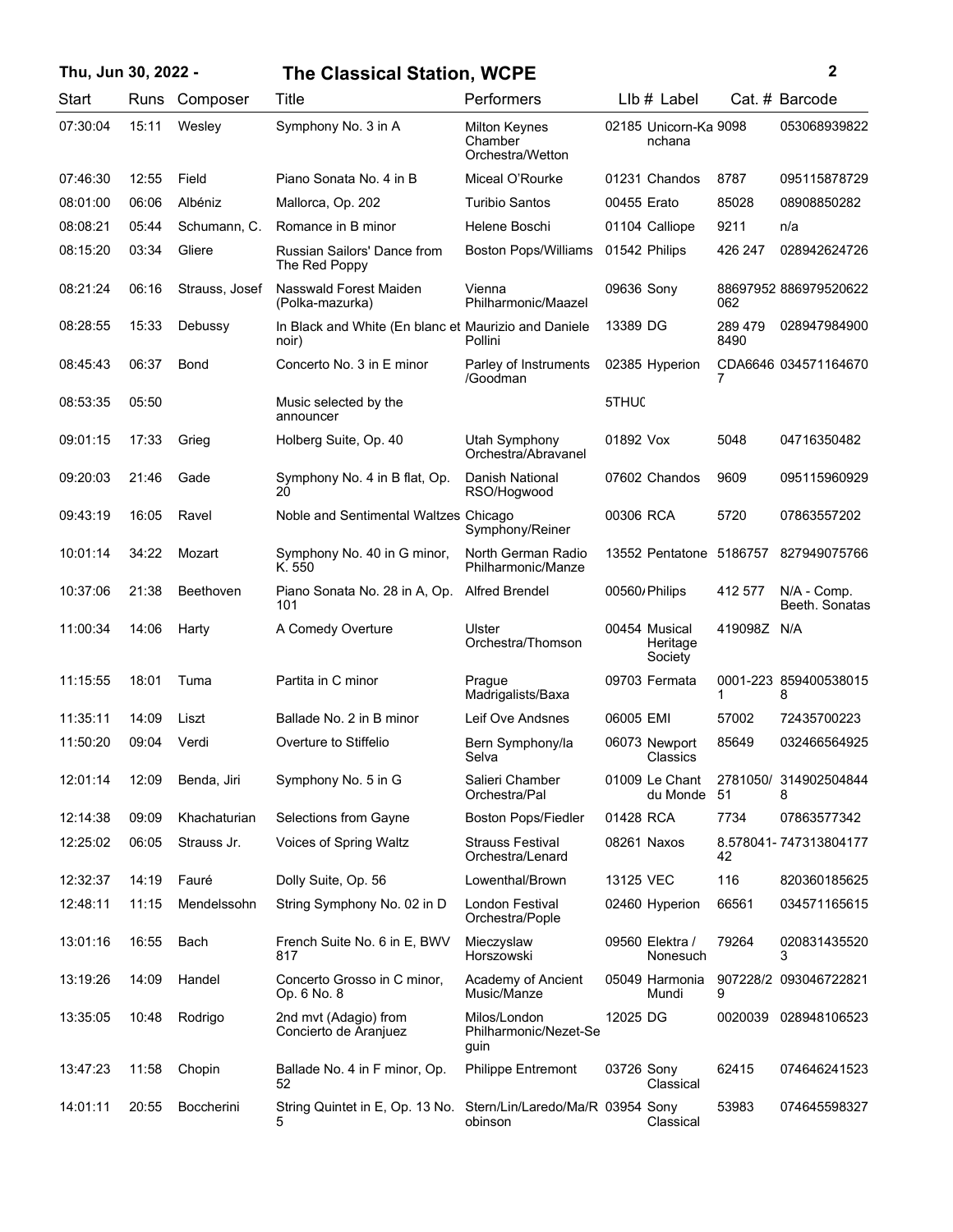Start Runs Composer

## **Thu, Jun 30, 2022 - 3 The Classical Station, WCPE**

13:56 In a Summer Garden, a 06561

14:23:21 13:56 Delius In a Summer Garden, a London 06561 Musical

| Title                             | <b>Performers</b>             | $Llb \#$ Label                       |         | Cat. # Barcode |
|-----------------------------------|-------------------------------|--------------------------------------|---------|----------------|
| In a Summer Garden, a<br>Rhapsody | London<br>Symphony/Wordsworth | 06561 Musical<br>Heritage<br>Society | 513964  | 717794396423   |
| Carmen Suite                      | Los Romeros                   | 00231 PHILIPS                        | 412 609 | 028941260925   |
|                                   |                               |                                      |         |                |

|          |       |                     |                                                                                                   |                                                    |            | Society                              |                 |                       |
|----------|-------|---------------------|---------------------------------------------------------------------------------------------------|----------------------------------------------------|------------|--------------------------------------|-----------------|-----------------------|
| 14:38:47 | 20:37 | <b>Bizet</b>        | <b>Carmen Suite</b>                                                                               | Los Romeros                                        |            | 00231 PHILIPS                        | 412 609         | 028941260925          |
| 15:01:14 | 10:14 | Debussy             | Prelude to the Afternoon of a<br>Faun                                                             | <b>Berlin</b><br>Philharmonic/Rattle               |            | 13098 Warner<br>Classics             | 7332            | 82564648 825646487332 |
| 15:12:58 | 29:06 | Lalo                | Cello Concerto in D minor                                                                         | Harnoy/Bournemouth<br>Symphony/Almeida             | 04047 RCA  |                                      | 68420           | 090266842025          |
| 15:43:19 | 16:07 | Vaughan<br>Williams | Fantasia on a Theme of<br><b>Thomas Tallis</b>                                                    | London<br>Philharmonic/Thomson                     |            | 00193 Musical<br>Heritage<br>Society | 512595H n/a     |                       |
| 16:00:41 | 05:49 | Mozart              | Symphony in D, K. 74a                                                                             | Academy of Ancient<br>Music/Hogwood                |            | 00592 L'Oiseau<br>Lyre               | 417 141         | 028941714022          |
| 16:07:25 | 13:52 | Beethoven           | Piano Sonata No. 10 in G, Op.<br>14 No. 2                                                         | Sviatoslav Richter                                 |            | 06654 Philips                        | 289 464<br>710  | 028946471029          |
| 16:22:12 | 09:22 | Haydn               | Adagio & Presto from Violin<br>Concerto No. 1                                                     | Podger/Orchestra of<br>the Age of<br>Enlightenment |            | 10421 Channel<br>Classics            | 6212            | 723385621225          |
| 16:32:29 | 05:28 | <b>Brahms</b>       | Intermezzo in B flat minor, Op.<br>117 No. 2                                                      | <b>Grigory Sokolov</b>                             | 13086 DG   |                                      |                 | 479 5426 028947954262 |
| 16:39:12 | 14:21 | Neruda              | Trumpet Concerto in E flat                                                                        | Wallace/Philharmonia/ 01425 Nimbus<br>Warren-Green |            |                                      | 5065            | 08360350652           |
| 16:54:28 | 04:57 | Tchaikovsky         | June (Barcarolle) from The<br>Seasons                                                             | Katia & Marielle<br>Labeque                        | 02558 Sony |                                      | 48381           | 07464483812           |
| 17:00:40 | 09:54 | Offenbach           | Overture to Orpheus in the<br>Underworld                                                          | Cincinnati Pops/Kunzel 00723 Telarc                |            |                                      | 80116           | N/A                   |
| 17:11:29 | 07:16 | Schumann            | Variations on a Theme of Clara Byron Janis<br>Wieck from Grand Sonata No.<br>3 in F minor, Op. 14 |                                                    |            | 07296 Mercury                        |                 | 475 6607 028947566076 |
| 17:19:40 | 09:22 | Parker              | Suite for Piano, Violin and<br>Cello, Op. 35                                                      | <b>Toledo Trio</b>                                 |            | 09726 Musical<br>Heritage<br>Society | 512283Z n/a     |                       |
| 17:29:57 | 08:55 | Strauss Jr.         | <b>Treasure Waltz</b>                                                                             | Vienna<br>Philharmonic/Harnonc<br>ourt             | 06002 DG   |                                      | 289 474<br>250  | 028947425021          |
| 17:40:07 | 06:14 | Spohr               | Variations for Harp, Op. 36                                                                       | Zabaleta                                           | 04250 DG   |                                      | 427 206         | 028942720626          |
| 17:47:16 | 06:21 | Weber               | Finale (Rondo) from Sonata in<br>A flat, Op. 39                                                   | <b>Phyllis Moss</b>                                |            | 00216 Centaur                        | 2041            | 044747204123          |
| 17:54:32 | 04:49 | <b>Berlioz</b>      | 4th mvt (March to the Scaffold)<br>from Symphonie Fantastique,<br>Op. 14                          | Montreal<br>Symphony/Dutoit                        |            | 00309 London                         | 414 203         | 028941420329          |
| 18:00:36 | 10:17 | Vivaldi             | Flute Concerto in D, RV 90 "II<br>qardellino"                                                     | Antonini/II Giardino<br>Armonico Milan             |            | 02347 Teldec                         | 72367           | 090317326726          |
| 18:11:48 | 09:09 | <b>Bruckner</b>     | 3rd mvt (Scherzo and Trio)<br>from Symphony No. 1 in C<br>minor                                   | <b>Berlin Radio</b><br>Symphony/Chailly            |            | 01359 London                         | 421 091         | 028942109124          |
| 18:21:52 | 07:21 | Benda, Jiri         | Symphony No. 4 in F                                                                               | Prague Chamber<br>Orchestra/Benda                  |            | 06546 Naxos                          |                 | 8.553408 730099440820 |
| 18:30:28 | 09:08 | Bach                | Ricercar a 6 from The Musical<br>Offering, BWV 1079                                               | Alan Feinberg                                      |            | 12658 Steinway & 30034<br>Sons       |                 | 034062300341          |
| 18:40:31 | 11:25 | Mendelssohn         | Rondo brilliant in E flat, Op. 29                                                                 | Prosseda/Hague<br>Philharmonic/de Vriend           |            | 13674 Decca                          | 481 7207 172078 |                       |
| 18:52:51 | 06:34 |                     | Music selected by the<br>announcer                                                                |                                                    | 5TH01      |                                      |                 |                       |
| 18:59:25 | 82:55 | Moore               | Thursday Night Opera House<br>Part 1: The Ballad of Baby Doe                                      | Sills/Cassel/Bible                                 | Week3      |                                      |                 |                       |